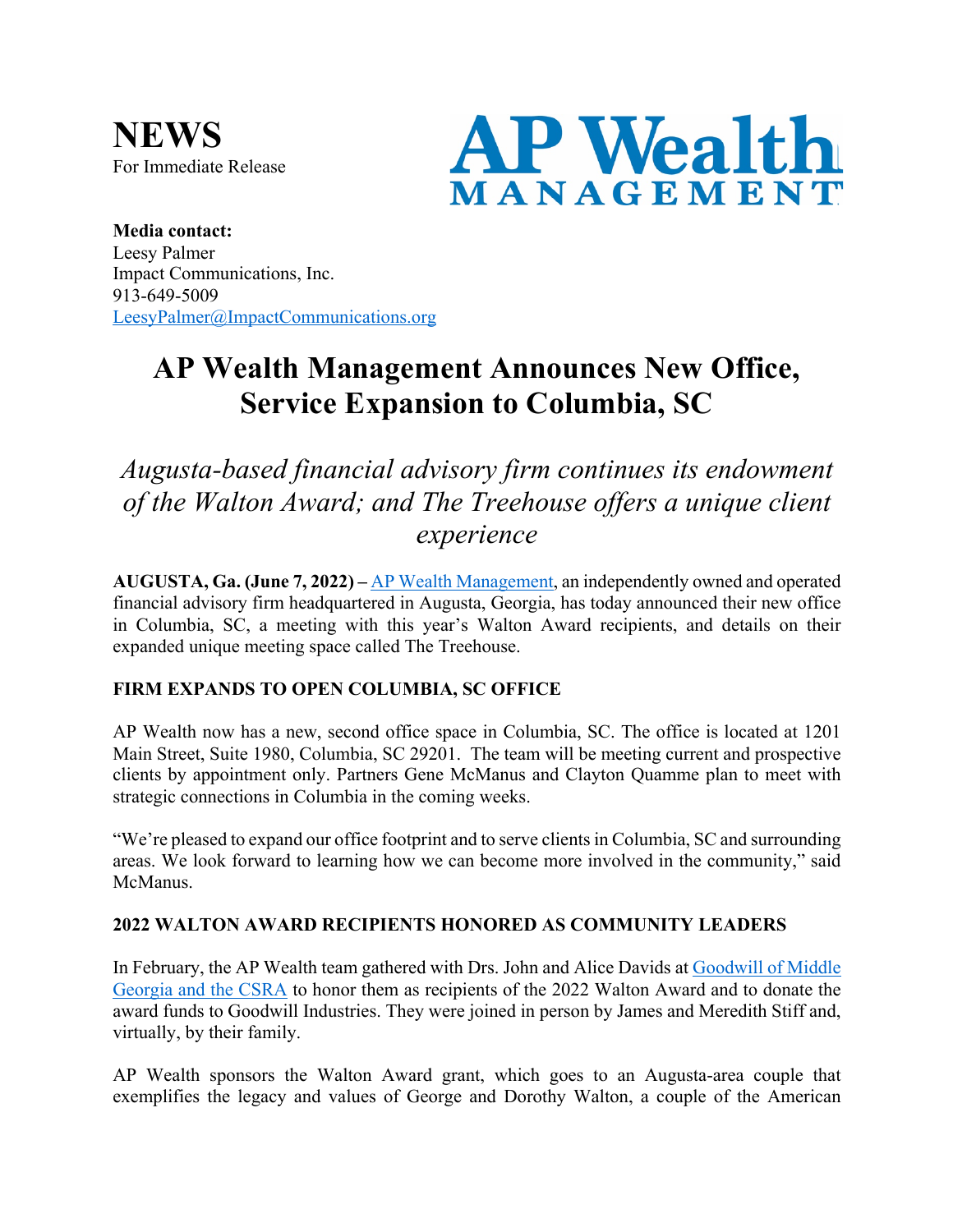Revolution, whose relentless efforts and generous service left a lasting mark on the state of Georgia and the Augusta area. The award recognizes a lifestyle of community service, selflessness, hospitality, courage, and devotion. Each year, the winning couple is invited to select a  $501(c)(3)$ organization based in the CSRA to receive a monetary donation given in their honor.

"We're grateful to be able to honor the Davids and to bless such a worthy organization in the CSRA. Goodwill seeks to build lives, families, and communities one career at a time by helping people develop their God-given gifts through education, work, and career services," said McManus.

Those interested in learning more about the Walton Award should email  $info(\hat{\omega})$  apwealth.com or visit www.apwealth.com/walton-award.

#### **THE TREEHOUSE AT AP WEALTH OFFERS GOLF SIMULATOR AND A UNIQUE MEETING ENVIRONMENT**

The AP Wealth team has officially opened "The Treehouse at AP Wealth" in Augusta. The Treehouse is a professionally renovated space, which includes a state-of-the-art Golf Simulator with 37 courses, a Par-3 course, and multi-distance practice facilities with data analytics, as well as an intentionally-casual presentation area, a well-appointed lounge, dining and bar area, and furnished outdoor covered patio.

The unique space is used to meet strategic partners, prospective clients and current clients by appointment, as well as to host special events. The Treehouse has already hosted attendees for two Briefings on Intergenerational Wealth Planning and Investment Market Updates, as well as a special evening with featured guest, PGA Tour Champions Golf Professional, Scott Parel, complete with a mini lesson and golf tips. A strategic partner reception was held on May 19, 2022. Additional client events are planned for the future.

"The Treehouse at AP Wealth was built to provide a comfortable and relaxed place to engage with current and prospective clients. We've had two great evenings with Champion's Tour professional, Scott Parel, and look forward to having him back once the Tour is completed this fall. We're proud of the unique space we created and have enjoyed connecting with our clients and their families outside of traditional financial meetings," said AP Wealth partner Tom O'Gorman.

Those interested in an invitation to an upcoming event should email  $\inf_{\Omega}$   $\frac{\partial \phi}{\partial x}$  apwealth.com or to see what The Treehouse looks like, visit www.apwealth.com/treehouse.

#### **ABOUT AP WEALTH MANAGEMENT**

AP Wealth Management is an independently owned and operated, Augusta-based financial advisory firm that serves as a fiduciary and has been helping clients nationwide attain their financial goals and protect their wealth since 2011. They prioritize client objectives rather than institutional initiatives, and work in the best interests of their clients. With over 120 years of combined team experience, the firm is a SEC Registered Investment Advisor (RIA). Each advisor